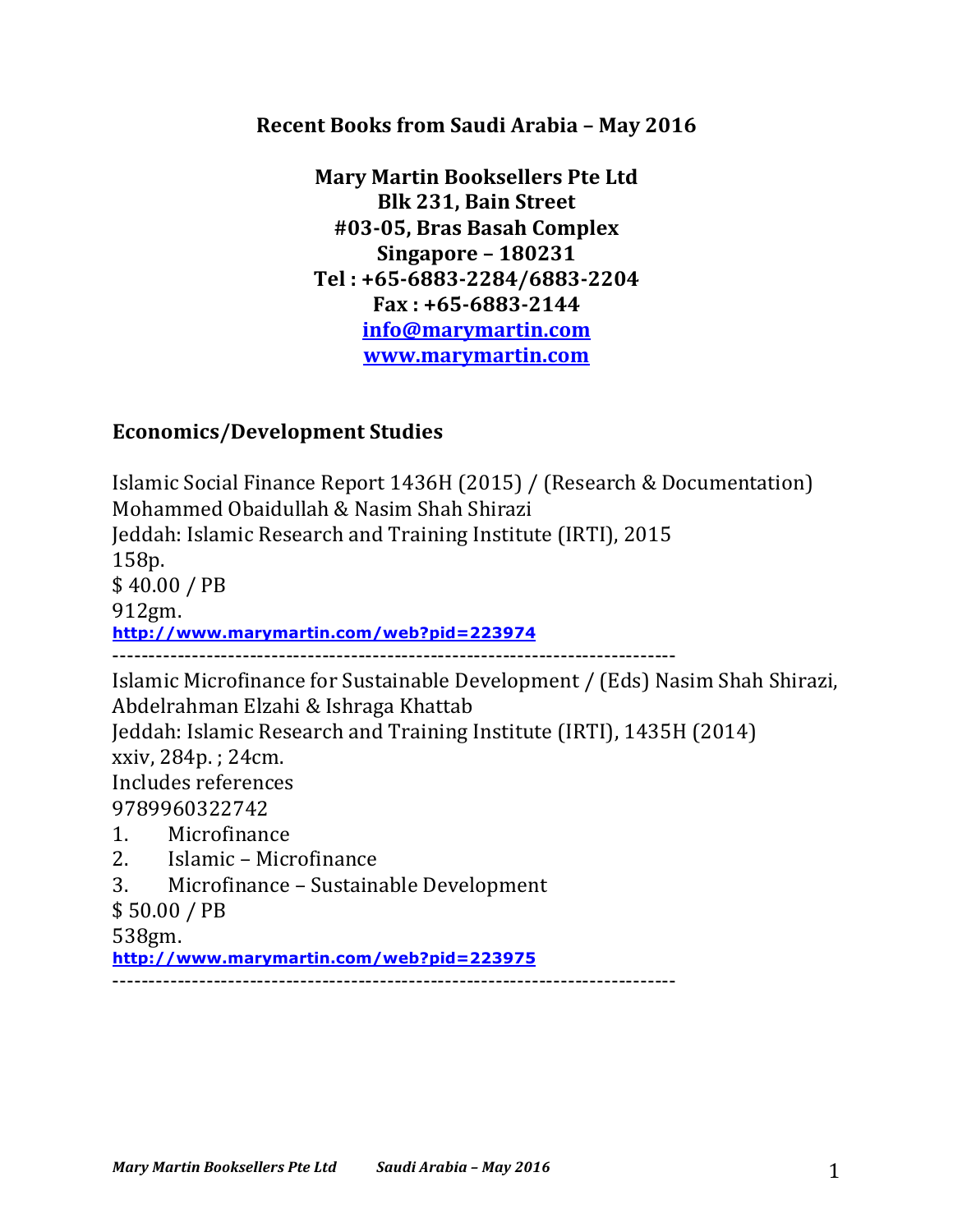Macroeconomics From an Islamic Perspective Theoretical and Contemporary Issues / (Ed) Habib Ahmed & Zubair Hasan Jeddah: IDB - Islamic Research and Training Institute (IRTI), 2016 iii, 282p. 9960322955 1. Macroeconomics 2. Economics \$ 40.00 / PB 504gm. **http://www.marymartin.com/web?pid=223977** ------------------------------------------------------------------------------ Islamic Economic Studies, Vol. 23 No 2, Muharram 1437H (November 2015) /

(Ed) Salman Syed Ali Jeddah: IDB - Islamic Research and Training Institute (IRTI), 2015  $178p.$ ;  $17 \times 24$ cm. ISSN: 1319-1616 1. Islamic economics

\$ 20.00 / PB

328gm.

Articles:

- "The Genesis of Islamic Economics" Revisited / Abdul Azim Islahi
- Instability of Interest Bearing Debt Finance and the Islamic Finance
- Alternative / Mughees Shaukat & Datuk Othman Alhabshi
- Risk Sharing and Shared Prosperity in Islamic Finance / Nabil Maghrebi & Abbas Mirakhor

**http://www.marymartin.com/web?pid=223978**

------------------------------------------------------------------------------

Nonbank Financial Institutions : Islamic Alternatives / (Ed) Habib Ahmed Book of Readings

Jeddah: Islamic Research and Training Institute (IRTI), 1st Edition 2016 183p.

9960322947

1. Islamic banks and banking

 $$35.00 / PB$ 

336gm.

**http://www.marymartin.com/web?pid=223980**

------------------------------------------------------------------------------